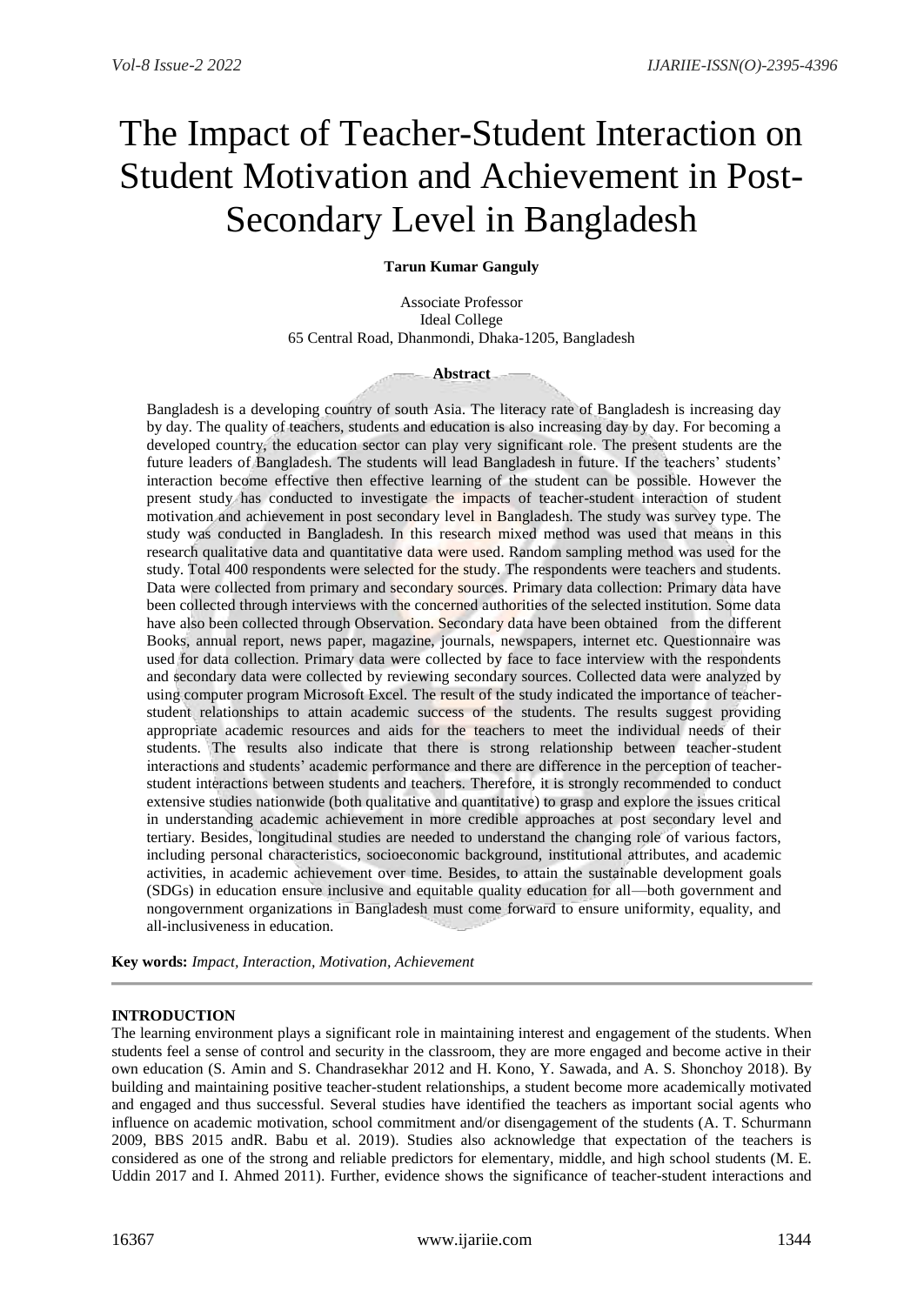relationships in terms of better performance in the classroom (M. Rahman et al 2016) and essential to the motivational process (M. E. Uddin 2017). According to Stipek(H. Sarkar et al 2014), the children who are not doing well in study, they also have poor relationships with their teachers. Students are guided by perceptions of the teachers, that is, fairness, competence, caring and support as well as the nature of the teacher-student relationship (H. Sarkar et al 2014). In opposite, teachers are likely to have more negative interactions with students who are less successful in academics, less behaviorally competent, and/or already rejected by their peers (S. Ahmed and M. McGillivray 2019).

The significance of teacher-student interpersonal relationships has been widely recognized in research addressing kindergarten, primary and secondary education (BBS 2015). Both positive and negative factors influence the abilities of a child to stay motivated in school and hold academic success. Children who are living in high poverty, they face challenges to attain desirable success in school (M. Farashuddin 2017). Positive teacher-student interaction enhances positive attitude towards teachers and achieves positive academic outcomes (BANBEIS 2018).

Studies reveal that students who have positive relationships with their teachers are less likely to avoid schools (BANBEIS 2018) and more likely to develop a sense of belongingness towards school (S. Ahmed and M. McGillivray 2019). On contrary, conflicted teacher-student relationships increase poor academic grades (S. R. Nath, 2012) and show disobedience towards school system and build mistrust towards teachers (S. S. Suhi et al, 2020). Moreover, all students should have a respectful, caring, and positive learning atmosphere enhancing their joy of learning. Taking time to build positive relationships with students have profound effects on their school experiences both within and outside of the classroom. Creating a climate of warmth, caring, and supporting autonomy would help students to feel a sense of control (S. Amin and S. Chandrasekhar, 2012). The nature of the classroom environment has a powerful influence on how well students achieve educational outcomes (S. S. Sumi, et al 2021).

The rationale of this study was founded to determine the nature of teacher-student interaction and their relationships. As early mentioned, literature strongly noted the importance of healthy and strong teacher-student interaction that played a significant role in improving the student's academic performance. In fact, the school management pay attention to aspects of social relationships in school, especially the interaction between teachers and students. This can be proved with many of the behavioral problems in school, such as disputes, fights, bullying, and others. Thus, the teacher student interaction should be taken seriously by the school management in the behavioral impact on academic performance of students. This is because good academic behavior would result in better academic performance. Overall, teacher-student interaction has an important construct in educational research within school and preschool settings but remains largely neglected in Bangladesh context. This study has shown that teacher-student interaction should be regarded as a relevant construct in school education as well as it clearly affects students successful study progress, including factors such as course satisfaction, retention, learning approaches and achievement. The findings of this study help educational psychologist to understand the teachers and students' perception by exploring teacher-student interaction.

## **OBJECTIVE OF THE STUDY**

The objective of the study is as follows:

1. To investigate the impacts of teacher-student interaction of student motivation and achievement in post secondary level in Bangladesh.

## **METHODOLOGY OF THE STUDY**

**Study design:** The study was survey type.

**Study area:** The study was conducted in Bangladesh.

**Study method:** In this research mixed method was used that means in this research qualitative data and quantitative data were used.

**Sampling method:** Random sampling method was used for the study. **Sample size:** Total 400 respondents were selected for the study. The respondents were teachers and students.

**Sources of data:** Data were collected from primary and secondary sources.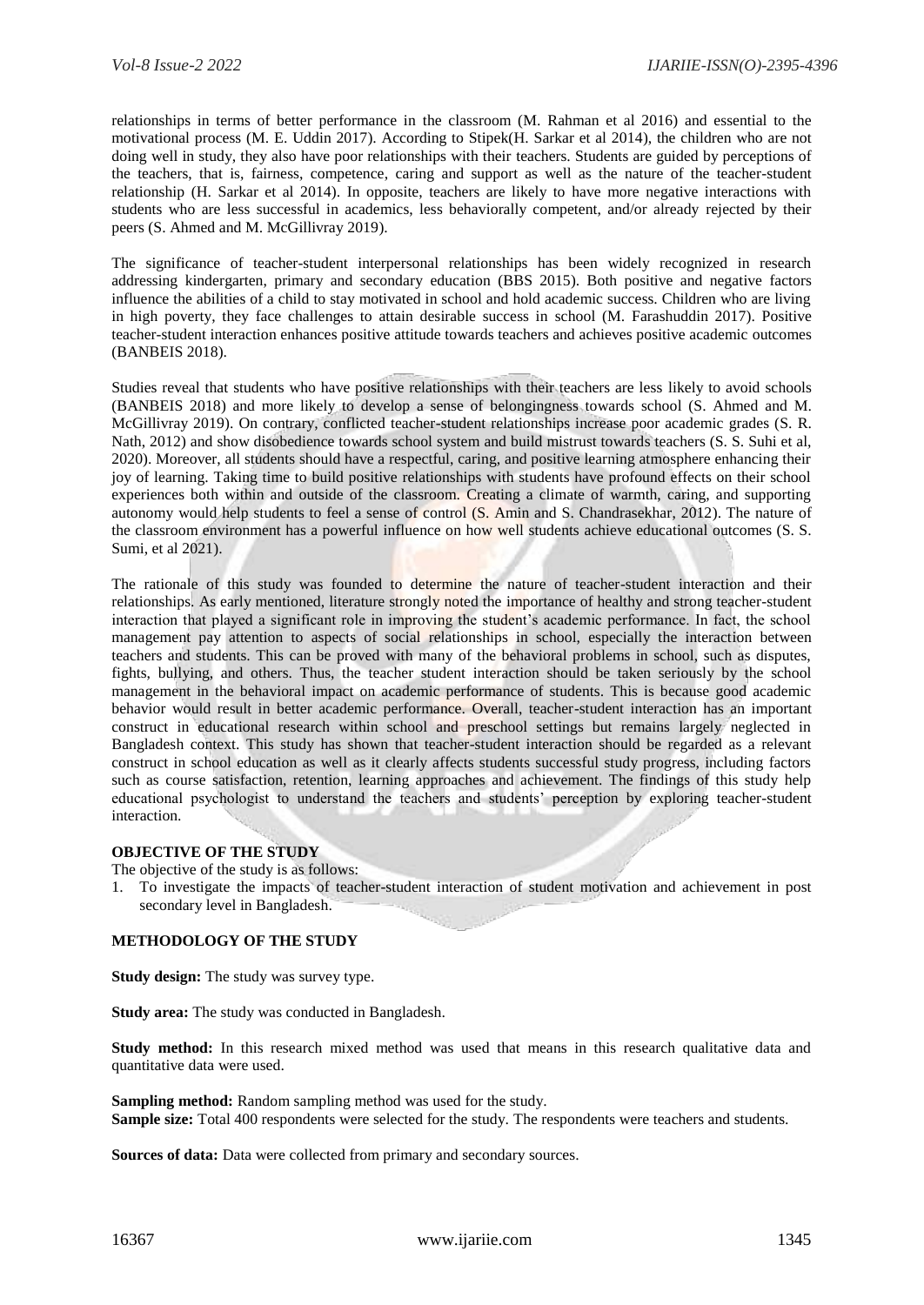**Primary data collection:** Primary data have been collected through interviews with the concerned authorities of the selected institution. Some data have also been collected through Observation.

**Secondary data collection:** Secondary data have been obtained from the different Books, annual report, news paper, magazine, journals, newspapers, internet etc.

**Tools for data collection:** Questionnaire was used for data collection.

**Method of data collection:** Primary data were collected by face to face interview with the respondents and secondary data were collected by reviewing secondary sources.

**Data analysis and presentation:** Analysis the data on the subject through a study of Annual report, periodicals, balance sheet, newspaper etc. Collected data were analyzed by using computer program Microsoft Excel.

#### **RESULTS AND DISCUSSION**

**Table 1: Students opinion on feeling motivated by having a teacher who cares about his/her students in the class**

| <b>Frequency</b> | Percentage |
|------------------|------------|
| 100              | 40%        |
| 150              | 15%        |
| 40               | 15%        |
| 60               | 20%        |
| 50               | 10%        |
| 400              | 100%       |
|                  |            |

Source: Field survey, 2019

From the result was found that 40% respondents express always about feel motivated by having a teacher who cares about his/her students in the class, 15% respondents express often about feel motivated by having a teacher who cares about his/her students in the class, 15% respondents express sometimes about feel motivated by having a teacher who cares about his/her students in the class, 20% respondents express rarely about feel motivated by having a teacher who cares about his/her students in the class of school and 10% respondents express never about feel motivated by having a teacher who cares about his/her students in the class of school of Bangladesh.

| ставзі общі                 |           |                   |
|-----------------------------|-----------|-------------------|
| <b>Respondent's opinion</b> | Frequency | <b>Percentage</b> |
| Very Strong                 | 100       | 40%               |
| <b>Strong</b>               | 150       | 15%               |
| Some what                   | 40        | 10%               |
| Very Little                 | 60        | 20%               |
| Never                       | 50        | 15%               |
| Total                       | 400       | 100%              |

**Table 2: Students opinion about teacher does to make the topics interesting for the students in the classroom**

Source: Field survey, 2019

From the result was found that 40% respondents express Very Strong bout teacher do to make the topics interesting for the students in the classroom, 15% respondents express Strong about teacher do to make the topics interesting for the students in the classroom, 10% respondents express Somewhat about teacher do to make the topics interesting for the students in the classroom, 20% respondents express very little about teacher do to make the topics interesting for the students in the classroom of school and 15% respondents express never about teacher do to make the topics interesting for the students in the classroom of school of Bangladesh.

| Respondent's opinion | <b>Frequency</b> | <b>Percentage</b> |
|----------------------|------------------|-------------------|
| Alwavs               | $00^{\circ}$     | 30%               |
| <b>Often</b>         |                  | 20%               |
| Sometimes            | 40.              | .5%               |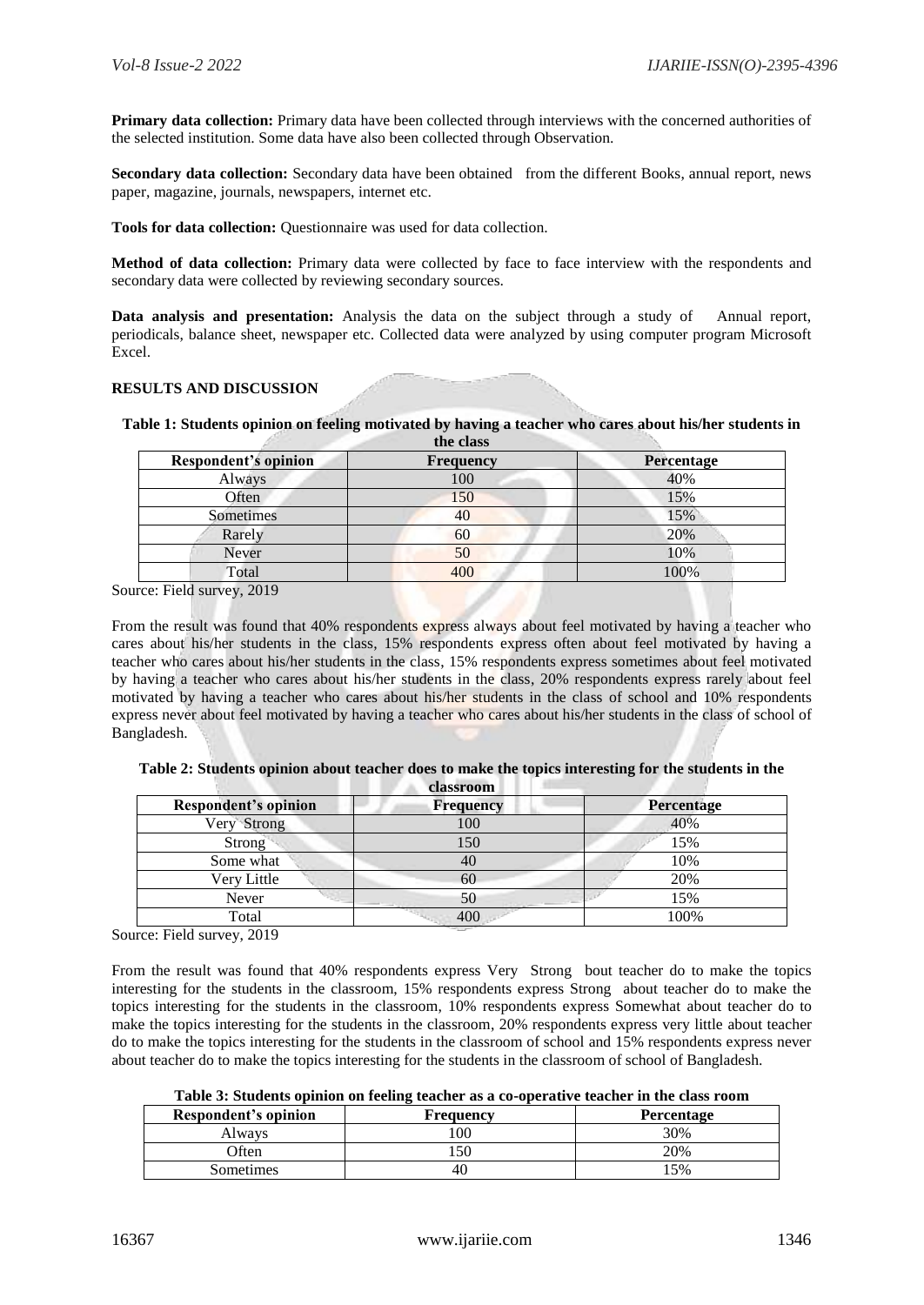| <b>Rarely</b> | σU  | 20%  |
|---------------|-----|------|
| Never         | JV. | 15%  |
| Total         | 400 | 100% |

Source: Field survey, 2019

From the result was found that 30% respondents express Always about teacher as a co-operative teacher in the class room, 20% respondents express Often about teacher as a co-operative teacher in the class room, 15% respondents express Sometimes about teacher as a co-operative teacher in the class room, 20% respondents express Rarely about teacher as a co-operative teacher in the class room of school and 15% respondents express never about teacher as a co-operative teacher in the class room of school of Bangladesh.

| Table 4: Students opinion about the methods and strategies of teachers involve in his/her classroom |                  |                   |  |
|-----------------------------------------------------------------------------------------------------|------------------|-------------------|--|
| Respondent's opinion                                                                                | <b>Frequency</b> | <b>Percentage</b> |  |

| Respondent's opinion | Frequency | <b>Percentage</b> |
|----------------------|-----------|-------------------|
| Always               | 100       | 40%               |
| Often                | 150       | 20%               |
| Sometimes            | 40        | 15%               |
| Rarely               | 60        | 20%               |
| Never                | 50        | 15%               |
| Total                | 400       | 100%              |
|                      |           |                   |

Source: Field survey, 2019

From the result was found that 30% respondents express Always about teacher as a co-operative teacher in the class room, 20% respondents express Often about teacher as a co-operative teacher in the class room, 15% respondents express Sometimes about teacher as a co-operative teacher in the class room, 20% respondents express Rarely about teacher as a co-operative teacher in the class room of school and 15% respondents express never about teacher as a co-operative teacher in the class room of school of Bangladesh.

| Table 5: Students opinion about types of relationship do you think is the best between teachers and |
|-----------------------------------------------------------------------------------------------------|
| students in the class room                                                                          |

| <b>Respondent's opinion</b> | <b>Frequency</b>                    | Percentage |
|-----------------------------|-------------------------------------|------------|
| Very Good                   | 100                                 | 30%        |
| Good                        | 150                                 | 20%        |
| Sufficient                  | 40                                  | 15%        |
| Need Improvement            | 60                                  | 10%        |
| Not Good                    | 50                                  | 15%        |
| Total                       | 400                                 | 100%       |
| rce: Field survey 2019      | the components of the components of |            |

Source: Field survey, 2019

From the result was found that 30% respondents express Very Good about relationship do you think is the best between teachers and students in the class room, 20% respondents express Good about relationship do you think is the best between teachers and students in the class room, 15% respondents express Sufficient about relationship do you think is the best between teachers and students in the class room, 10% respondents express Need Improvement about relationship do you think is the best between teachers and students in the class room of school and 15% respondents express Not Good about relationship do you think is the best between teachers and students in the class room of school of Bangladesh.

**Table 6: Students point of view, the strategies, that the teacher in the class room uses have an impact on students'**

| Respondent's opinion | <b>Frequency</b> | Percentage |
|----------------------|------------------|------------|
| Always               | 100              | 50%        |
| Often                | 150              | 20%        |
| Sometimes            | 40               | 15%        |
| Rarely               | 60               | 10%        |
| Never                | 50               | 15%        |
| Total                | 400              | 100%       |

Source: Field survey, 2019

From the result was found that 50% respondents express Always about the strategies, that the teacher in the class room uses have an impact on students, 20% respondents express Often about the strategies, that the teacher in the class room uses have an impact on students, 15% respondents express Sometimes about the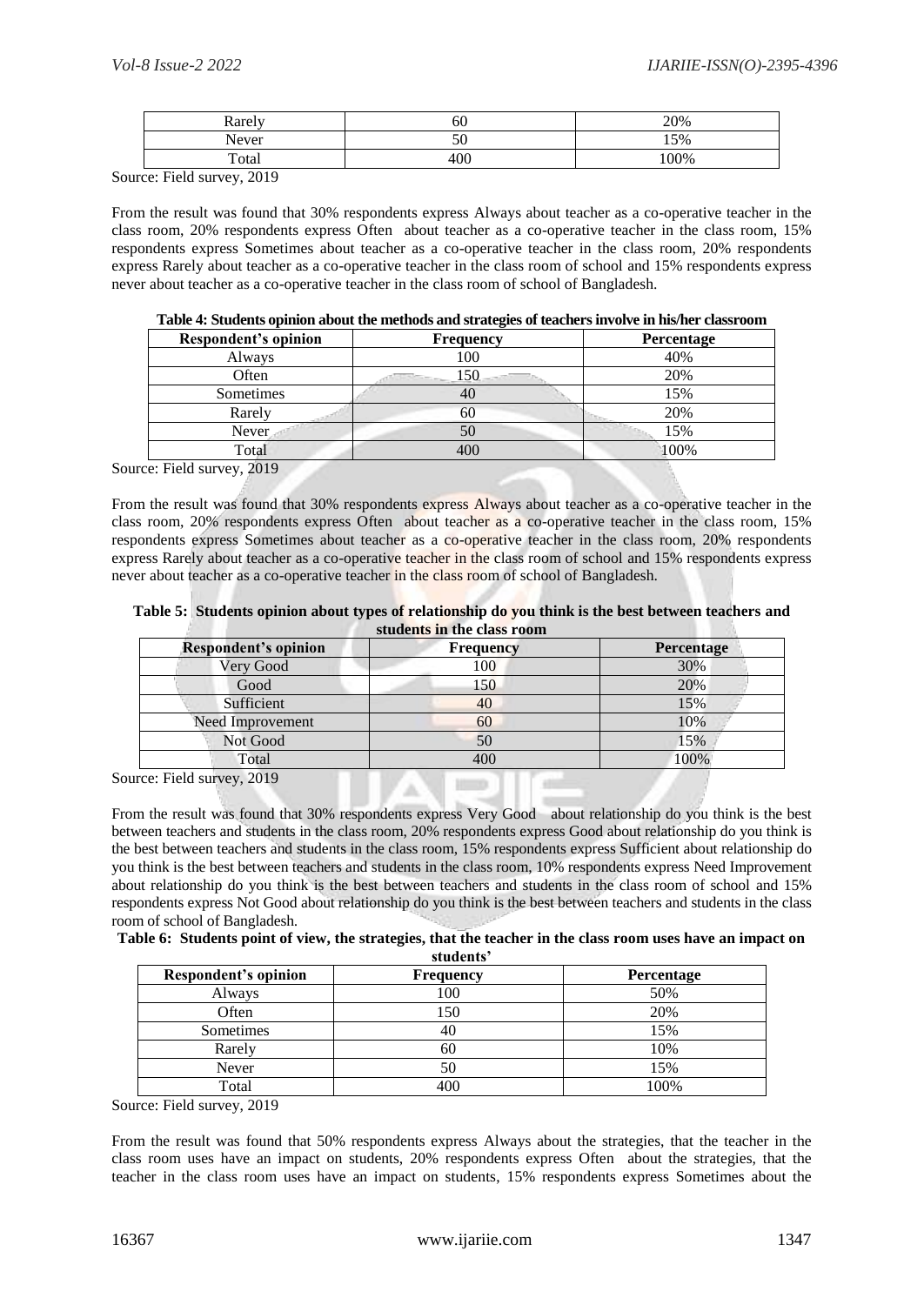strategies, that the teacher in the class room uses have an impact on students, 10% respondents express Rarely about the strategies, that the teacher in the class room uses have an impact on students of school and 15% respondents express never about the strategies, that the teacher in the class room uses have an impact on students of school of Bangladesh.

| Table 7: Students opinion about bad relationship between the teachers and students in the class room is |
|---------------------------------------------------------------------------------------------------------|
| the reason of hampering study                                                                           |

| Respondent's opinion | <b>Frequency</b> | Percentage |
|----------------------|------------------|------------|
| Always               | 100              | 40%        |
| Often                | 150              | 30%        |
| Sometimes            | 40               | 10%        |
| Rarely               | 60               | 15%        |
| Never                | 50               | 5%         |
| Total                |                  | 100%       |

Source: Field survey, 2019

From the result was found that 40% respondents express Always about bad relationship between the teachers and students in the class room is the reason of hampering study, 30% respondents express Often about bad relationship between the teachers and students in the class room is the reason of hampering study, 10% respondents express Sometimes about bad relationship between the teachers and students in the class room is the reason of hampering study, 15% respondents express Rarely about bad relationship between the teachers and students in the class room is the reason of hampering study of school and 5% respondents express never about bad relationship between the teachers and students in the class room is the reason of hampering study of school of Bangladesh.

|  | Table 8: Teachers able to interact with students in a calming manner and let students feel engaged in the |                  |  |  |  |
|--|-----------------------------------------------------------------------------------------------------------|------------------|--|--|--|
|  |                                                                                                           | learning process |  |  |  |

| Respondent's opinion | Frequency | Percentage |
|----------------------|-----------|------------|
| Always               | 150       | 30%        |
| Often                | 100       | 40%        |
| Sometimes            | 50        | 10%        |
| Rarely               | 50        | 15%        |
| Never                | 50        | 5%         |
| Total                | 400       | 100%       |

## Source: Field survey, 2019

From the result was found that 30% respondents express Always about able to interact with students in a calming manner and let students feel engaged in the learning process, 40% respondents express Often about able to interact with students in a calming manner and let students feel engaged in the learning process, 10% respondents express Sometimes about able to interact with students in a calming manner and let students feel engaged in the learning process, 15% respondents express Rarely about able to interact with students in a calming manner and let students feel engaged in the learning process of school and 5% respondents express never about able to interact with students in a calming manner and let students feel engaged in the learning process of school of Bangladesh.

|  | Table 9: Teacher emotionally coach students to show appropriate emotional and social behaviors |  |  |  |  |
|--|------------------------------------------------------------------------------------------------|--|--|--|--|
|  |                                                                                                |  |  |  |  |
|  |                                                                                                |  |  |  |  |
|  |                                                                                                |  |  |  |  |

| Respondent's opinion | ____<br>Frequency | <b>Percentage</b> |
|----------------------|-------------------|-------------------|
| Always               | 150               | 50%               |
| Often                | 100               | 30%               |
| Sometimes            | 50                | 10%               |
| Rarely               | 50                | 10%               |
| Never                | 50                | 15%               |
| Total                | 400               | 100%              |

Source: Field survey, 2019

From the result was found that 50% respondents express Always about emotionally coach students to show appropriate emotional and social behaviors, 30% respondents express Often about emotionally coach students to show appropriate emotional and social behaviors, 10% respondents express Sometimes about emotionally coach students to show appropriate emotional and social behaviors, 10% respondents express Rarely about emotionally coach students to show appropriate emotional and social behaviors of school and 15% respondents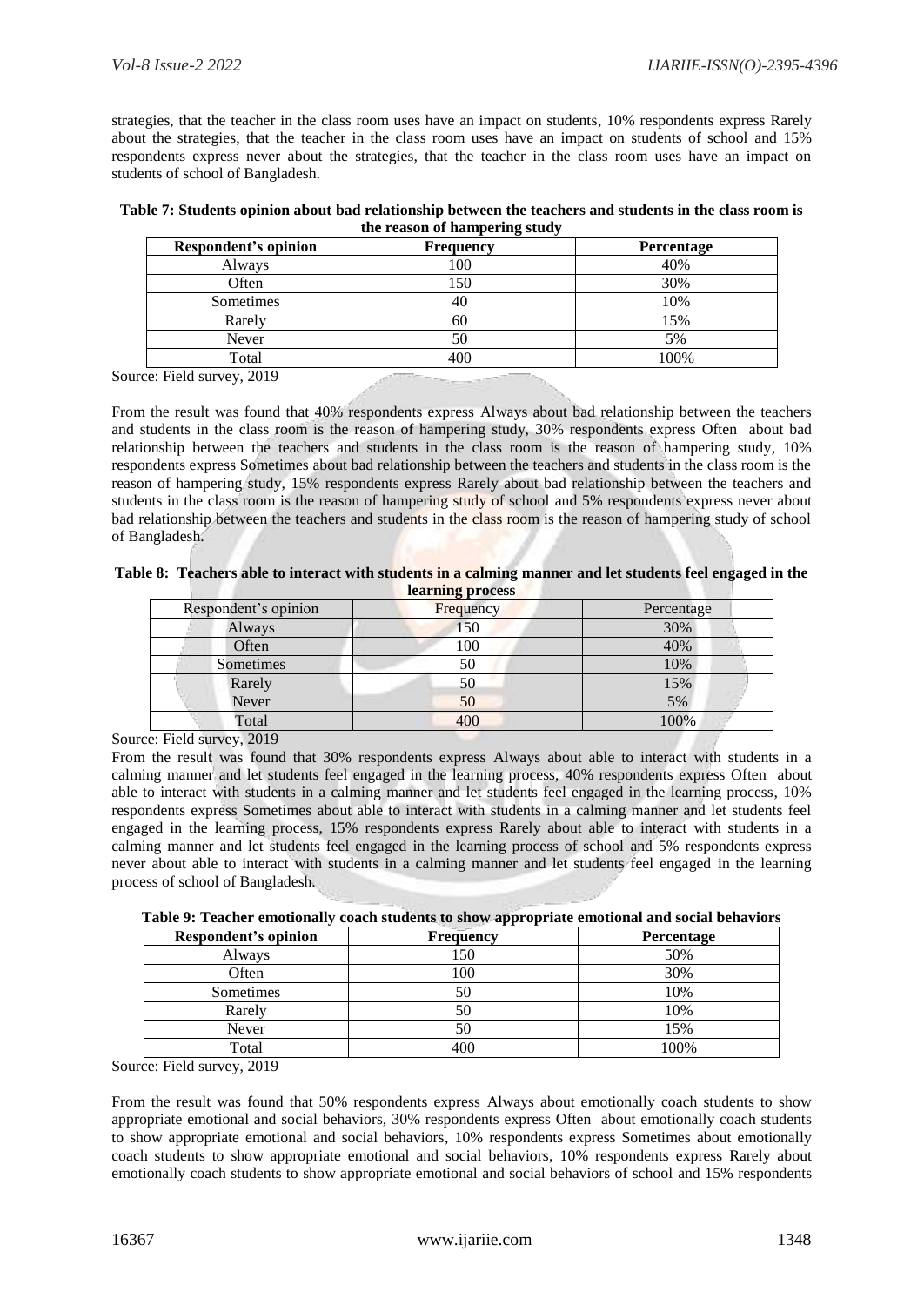express never about emotionally coach students to show appropriate emotional and social behaviors of school of Bangladesh.

| Respondent's opinion | Frequency | Percentage |
|----------------------|-----------|------------|
| Always               | 150       | 30%        |
| Often                | 100       | 40%        |
| Sometimes            | 50        | 10%        |
| Rarely               | 50        | 5%         |
| Never                | 50        | 15%        |
| Total                | 400       | 100%       |

| Table 10: Teacher believe in students' ability to succeed when they have a supportive teacher |  |  |
|-----------------------------------------------------------------------------------------------|--|--|
|-----------------------------------------------------------------------------------------------|--|--|

Source: Field survey, 2019

From the result was found that 30% respondents express Always about emotionally coach students to show appropriate emotional and social behaviors, 40% respondents express Often about emotionally coach students to show appropriate emotional and social behaviors, 10% respondents express Sometimes about emotionally coach students to show appropriate emotional and social behaviors, 5% respondents express Rarely about emotionally coach students to show appropriate emotional and social behaviors of school and 15% respondents express never about emotionally coach students to show appropriate emotional and social behaviors of school of Bangladesh.

| Table 11: Teacher feel bad relation between teachers and students in the class room can be harmful for |               |  |
|--------------------------------------------------------------------------------------------------------|---------------|--|
|                                                                                                        | their studies |  |

| Respondent's opinion | Frequency | Percentage |
|----------------------|-----------|------------|
| Always               | 150       | 50%        |
| Often                | 100       | 20%        |
| Sometimes            | 50        | 10%        |
| Rarely               | 50        | 10%        |
| Never                | 50        | 10%        |
| Total                | 400       | 100%       |
| _______              |           |            |

Source: Field survey, 2019

From the result was found that 50% respondents express Always about feel bad relation between teachers and students in the class room can be harmful for their studies, 20% respondents express Often about feel bad relation between teachers and students in the class room can be harmful for their studies, 10% respondents express Sometimes about feel bad relation between teachers and students in the class room can be harmful for their studies, 10% respondents express Rarely about feel bad relation between teachers and students in the class room can be harmful for their studies of school and 10% respondents express never about feel bad relation between teachers and students in the class room can be harmful for their studies of school of Bangladesh.

**Table 12: Teachers opinion about relationship between teachers and students should be helpful in the classroom**

| Respondent's opinion | <b>Frequency</b> | Percentage |
|----------------------|------------------|------------|
| Very Good            | 100              | 50%        |
| Good                 | 150              | 20%        |
| Sufficient           |                  | 5%         |
| Need to Improve      | 60               | 15%        |
| Not Good             |                  | 10%        |
| Total                | 400              | 100%       |

Source: Field survey, 2019

From the result was found that 50% respondents express very good about relationship between teachers and students should be helpful in the classroom, 20% respondents express good about relationship between teachers and students should be helpful in the classroom, 5% respondents express Sufficient about relationship between teachers and students should be helpful in the classroom, 15% respondents express need to improve about relationship between teachers and students should be helpful in the classroom of school and 10% respondents express not good about relationship between teachers and students should be helpful in the classroom of school of Bangladesh.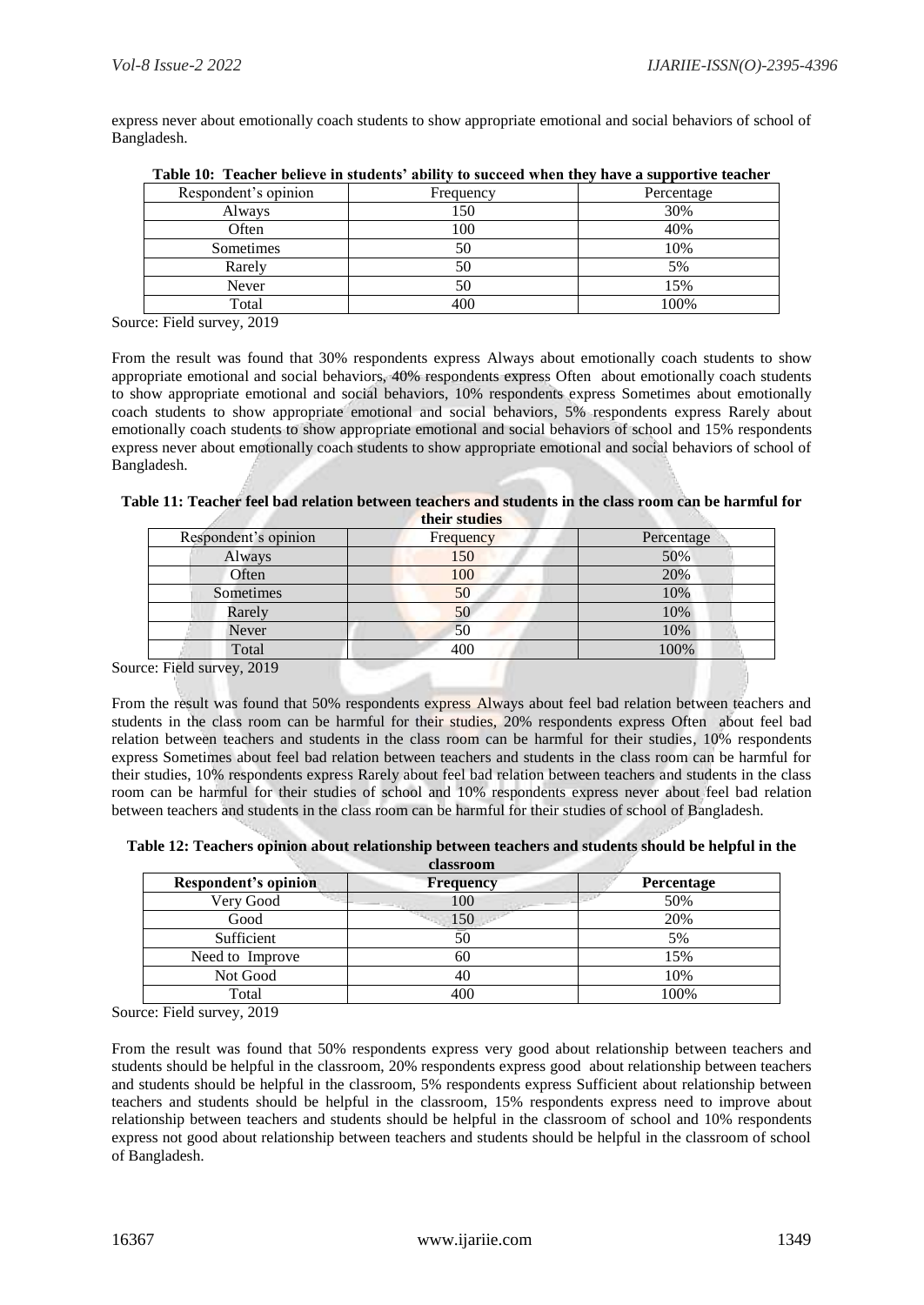| Respondent's opinion | Frequency | Percentage |
|----------------------|-----------|------------|
| Very Good            | 100       | 40%        |
| Good                 | 150       | 30%        |
| Sufficient           | 50        | 5%         |
| Need to Improve      | 60        | 10%        |
| Not Good             | 40        | 15%        |
| Total                | 400       | 100%       |

|  |  |  |  | Table 13: Teachers opinion on the relation between teacher and student in the classroom |  |
|--|--|--|--|-----------------------------------------------------------------------------------------|--|
|--|--|--|--|-----------------------------------------------------------------------------------------|--|

Source: Field survey, 2019

From the result was found that 40% respondents express very good about your opinion on the relation between teacher and student in the classroom, 30% respondents express good about your opinion on the relation between teacher and student in the classroom, 5% respondents express Sufficient your opinion on the relation between teacher and student in the classroom, 10% respondents express need to improve about your opinion on the relation between teacher and student in the classroom of school and 15% respondents express not good about your opinion on the relation between teacher and student in the classroom of school of Bangladesh.

**Table 14: Teachers opinion about bad relationship between students and teachers in the class room has an effect on students' study**

| <b>Respondent's opinion</b> | <b>Frequency</b> | <b>Percentage</b> |
|-----------------------------|------------------|-------------------|
| Very Good                   | 100              | 30%               |
| Good                        | 150              | 40%               |
| Sufficient                  | 50               | 5%                |
| Need to Improve             | 60               | 15%               |
| Not Good                    | 40               | 10%               |
| Total                       |                  | 100%              |

Source: Field survey, 2019

From the result was found that 30% respondents express very good about bad relationship between students and teachers in the class room have an effect on students' study, 40% respondents express good about bad relationship between students and teachers in the class room have an effect on students' study, 5% respondents express Sufficient bad relationship between students and teachers in the class room have an effect on students' study, 15% respondents express need to improve about bad relationship between students and teachers in the class room have an effect on students' study of school and 10% respondents express not good about bad relationship between students and teachers in the class room have an effect on students' study of school of Bangladesh.

| study in the classroom |                  |                   |  |  |
|------------------------|------------------|-------------------|--|--|
| Respondent's opinion   | <b>Frequency</b> | <b>Percentage</b> |  |  |
| Alwavs                 | 00               | 50%               |  |  |
| <b>Often</b>           |                  | 20%               |  |  |

Sometimes 50 5% Rarely  $60$  10% Never  $\vert$  40  $\vert$  15% Total 100%

| Table 15: Teachers opinion about students' participation on the group, or lack, has an effect on their |                        |  |
|--------------------------------------------------------------------------------------------------------|------------------------|--|
|                                                                                                        | study in the classroom |  |

| Source: Field survey, 2019                                                                                        |
|-------------------------------------------------------------------------------------------------------------------|
| From the result was found that 50% respondents express always about students participation on the group, or       |
| lack, have an effect on their study in the classroom, 20% respondents express often about students participation  |
| on the group, or lack, have an effect on their study in the classroom, 5% respondents express students            |
| participation on the group, or lack, have an effect on their study in the classroom, 10% respondents express need |
| to rarely about students participation on the group, or lack, have an effect on their study in the classroom of   |
| school and 15% respondents express never about students participation on the group, or lack, have an effect on    |

their study in the classroom of school of Bangladesh.

## **Table 16: Teachers opinion about the gap of good relationship between the teachers and students in the classroom is because of the lack of their study**

| opinion<br>$-$ construction $-$<br>Respor<br>וחי | iencv<br>the contract of the contract of the | $\sim$ $\sim$ $\sim$ |
|--------------------------------------------------|----------------------------------------------|----------------------|
|                                                  |                                              |                      |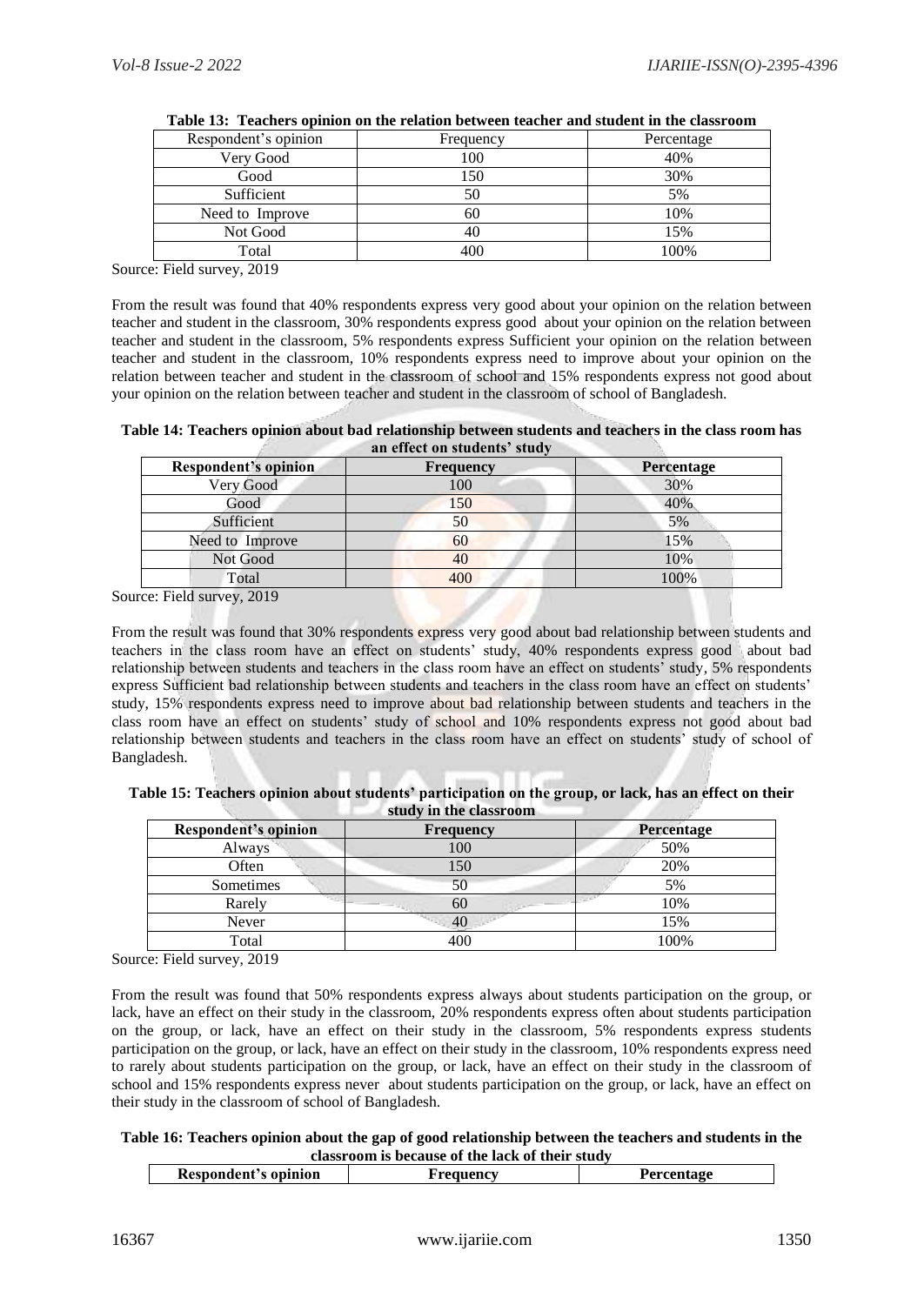| Always    | 100 | 40%  |
|-----------|-----|------|
| Often     | 50  | 30%  |
| Sometimes |     | 5%   |
| Rarely    |     | 15%  |
| Never     |     | 10%  |
| Total     | 400 | 100% |

Source: Field survey, 2019

From the result was found that 40% respondents express always about feel that the gap of good relationship between the teachers and students in the classroom is because of the lack of their study, 30% respondents express often about feel that the gap of good relationship between the teachers and students in the classroom is because of the lack of their study, 5% respondents express feel that the gap of good relationship between the teachers and students in the classroom is because of the lack of their study, 15% respondents express need to rarely about feel that the gap of good relationship between the teachers and students in the classroom is because of the lack of their study of school and 10% respondents express never about feel that the gap of good relationship between the teachers and students in the classroom is because of the lack of their study of school of Bangladesh.

## **CONCLUSION AND RECOMMENDATION**

This result implies that the level of interaction increases or become high, the academic performance of students increases. The findings of this study are related with previous study reported that students who have strong beliefs towards their teachers as well as positive relationship with their teachers tend to be more self-regulated and persistent in their learning, more motivated to learn and to be successful in their learning, experience less stress and good participation in class, and as a consequence have higher academic performance and better perform in college than their counterparts who are low interaction with their teachers.

According to the t-test result regarding second objective, there was a significant difference in how students and teachers perceived their interactions. It is noted that those teachers perceived that they were more supportive or available than what their students reported. This difference indicates that students' perceptions of their teachers, directly impact their academic performance. This result suggests that congruence between teachers' and students' perceptions of a learning environment is of central importance for an optimal teaching–learning process. Students' perceptions of a learning environment influence their study behavior and determine the nature and quality of academic performance whereas teachers' perceptions are related to their teaching behavior.

Differences between teachers' and students' perceptions thus imply that their behaviors are likely to be incongruent and not directed at the same goals. A teacher might have the intention to be clear about learning goals, but if students do not pick-up relevant signals from the teacher this will not have the intended effect. It is important that teachers have to ensure that they are meeting student needs, both academically and emotionally which can motivate students to channel their energies and desires to reach their goals.

Overall findings of this study indicated that there is indeed a statistically significant relationship between teacher-student interactions and academic performance. This supports the need for more research to bridge the gap between motivating students and identifying the influential variables that influence their academic performance. The result of the study indicated the importance of teacher-student relationships to attain academic success of the students. The results suggest providing appropriate academic resources and aids for the teachers to meet the individual needs of their students. The results also indicate that there is strong relationship between teacher-student interactions and students' academic performance and there are difference in the perception of teacher-student interactions between students and teachers. Therefore, it is strongly recommended to conduct extensive studies nationwide (both qualitative and quantitative) to grasp and explore the issues critical in understanding academic achievement in more credible approaches at post secondary level and tertiary. Besides, longitudinal studies are needed to understand the changing role of various factors, including personal characteristics, socioeconomic background, institutional attributes, and academic activities, in academic achievement over time. Besides, to attain the sustainable development goals (SDGs) in education ensure inclusive and equitable quality education for all—both government and nongovernment organizations in Bangladesh must come forward to ensure uniformity, equality, and all-inclusiveness in education.

# **REFERENCES**

1. B. Hollingshead, *Four Factor Index of Social Status*, Department of Sociology, Yale University, New Haven, Connecticut, 1975.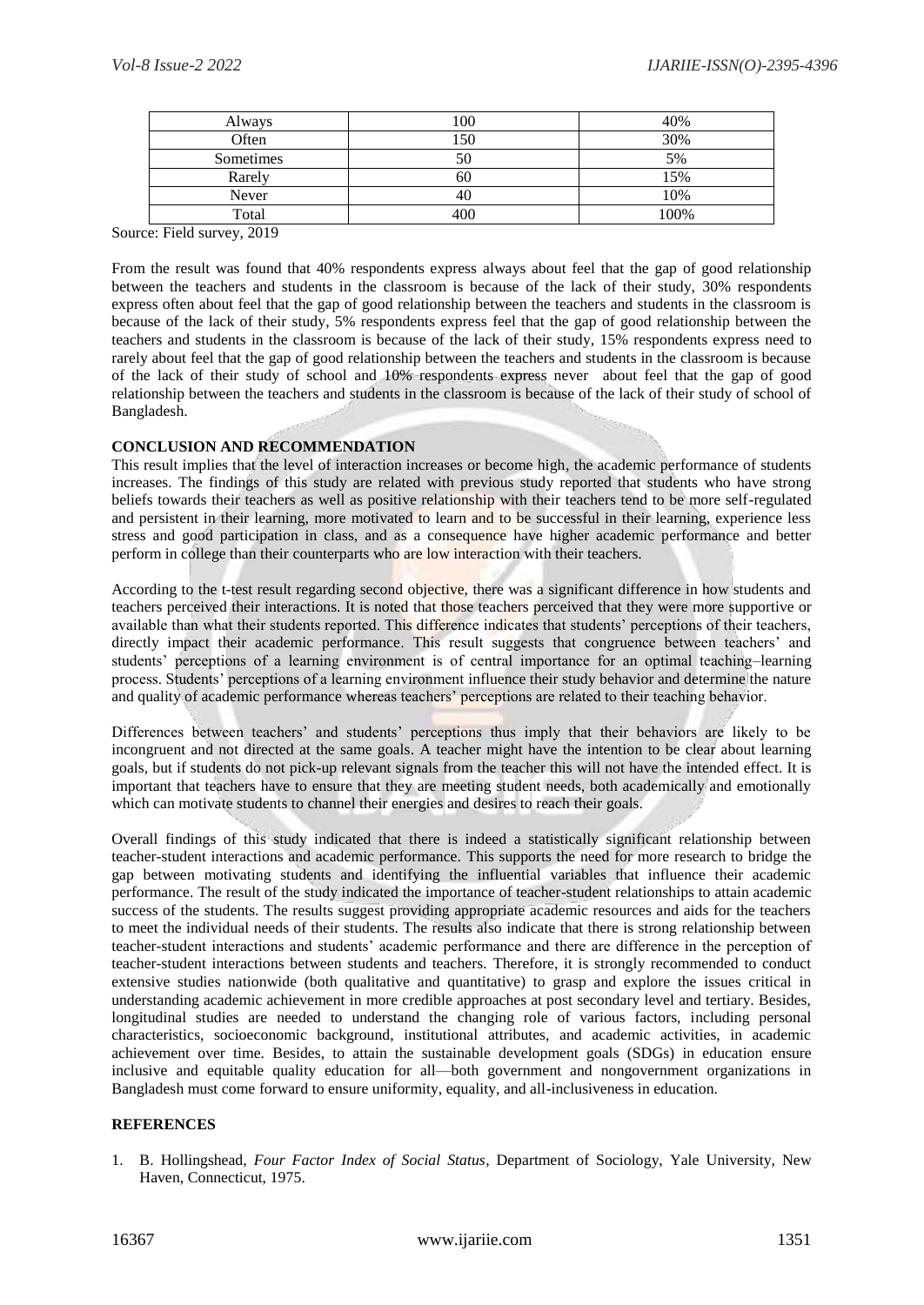- 2. Kainuwa, N. M. Yusuf, and J. Saibon, "Relationship between parental economic factors, and student's dropouts from government secondary schools of Zamfara, Nigeria," *Asia Pacific Journal of Educators and Education*, vol. 32, pp. 29–43, 2017.
- 3. L. Booth, L. Cardona-Sosa, and P. Nolen, "Do single-sex classes affect academic achievement? An experiment in a coeducational university," *Journal of Public Economics*, vol. 168, pp. 109–126, 2018.
- 4. Sullivan, H. Joshi, and D. Leonard, "Single-sex schooling and academic attainment at school and through the lifecourse," *American Educational Research Journal*, vol. 47, no. 1, pp. 6–36, 2010.
- 5. Bangladesh Bureau of Educational Information and Statistics, *Time Series Data: Secondary Education*, Bangladesh Bureau of Educational Information and Statistics, Dhaka, Bangladesh, 201[8,http://data.banbeis.gov.bd/](http://data.banbeis.gov.bd/)index.php?option=com\_content&view=article&id=316& Itemid=106.
- 6. Bangladesh Bureau of Educational Information and Statistics, *Time Series Data: Madrasah Education*, Bangladesh Bureau of Educational Information and Statistics, Dhaka, Bangladesh, 2018a[,http://data.banbeis.gov.bd/index.php?option=com\\_content&view=article&id=](http://data.banbeis.gov.bd/index.php?option=com_content&view=article&id)318& Itemid=108.
- 7. Bangladesh Bureau of Statistics, "Population and Housing Census 2011: Community Report Bagerhat," in *Bangladesh Bureau of Statistics*, Dhaka, Bangladesh, 2015.
- 8. Bangladesh Bureau of Statistics, *Population and Housing Census 2011: Zila Report Bagerhat*, Bangladesh Bureau of Statistics, Dhaka, Bangladesh, 2015.
- 9. Bangladesh Bureau of Statistics, *Population Density and Vulnerability: A Challenge for Sustainable Development of Bangladesh*, Bangladesh Bureau of Statistics, Dhaka, Bangladesh, 2015.
- 10. Amini and E. Nivorozhkin, ",e urban-rural divide in educational outcomes: evidence from Russia," *International Journal of Educational Development*, vol. 44, pp. 118–133, 2015.
- 11. Mega, L. Ronconi, and R. De Beni, "What makes a good student? How emotions, self-regulated learning, and motivation contribute to academic achievement," *Journal of Educational Psychology*, vol. 106, no. 1, pp. 121–131, 2014.
- 12. Ansong, E. K. Ansong, A. O. Ampomah, and B. K. Adjabeng, "Factors contributing to spatial inequality in academic achievement in Ghana: analysis of district-level factors using geographically weighted regression," *Applied Geography*, vol. 62, pp. 136–146, 2015.
- 13. Directorate of Secondary and Higher Education, "Report on list of institutes by performance category," 2018, [http://emis.](http://emis/) gov.bd/pbm/App\_Page/Report/from/SURVEY\_REPORT\_1. aspx.
- 14. Ataç, "Modeling educational inequalities: class, academic achievement, and regional differences in Turkey," *Education and Urban Society*, vol. 51, no. 5, pp. 659–692, 2019.
- 15. H. Kono, Y. Sawada, and A. S. Shonchoy, "Primary, Post secondary, and tertiary education in Bangladesh: achievements and challenges," in *Economic and Social Development of Bangladesh*, Y. Sawada, M. Mahmud, and N. Kitano, Eds., Palgrave Macmillan, London, UK, pp. 135–149, 2018.
- 16. H.-J. Lee and J. Lee, "Who gets the best grades at top universities? An exploratory analysis of institutionwide interviews with the highest achievers at a top Korean university," *Asia Pacific Education Review*, vol. 13, no. 4, pp. 665–676, 2012.
- 17. Ahmed, "Aid volatility and the pattern of education spending in Bangladesh," *6e Bangladesh Development Studies*, vol. 34, no. 2, pp. 23–46, 2011. 8 Education Research International
- 18. M. Horwitz, "Religion and academic achievement: a research review spanning secondary school and higher education," *Review of Religious Research*, vol. 63, no. 1, pp. 107–154, 2021.
- 19. J. M. Matuga, "Self-regulation, goal orientation and academic achievement of secondary students in online university courses," *Educational Technology and Society*, vol. 12, no. 3, pp. 4–11, 2009.
- 20. J. Neter, W. Wasserman, and M. H. Kutner, *Applied Linear Regression Models*, Richard D. Irwin Inc, Homewood, AL, USA, 1983.
- 21. L. Hao, A. Hu, and J. Lo, "Two aspects of the rural-urban divide and educational stratification in China: a trajectory analysis," *Comparative Education Review*, vol. 58, no. 3, pp. 509–536, 2014.
- 22. L. Nota, S. Soresi, and B. J. Zimmerman, "Self-regulation and academic achievement and resilience: a longitudinal study," *International Journal of Educational Research*, vol. 41, no. 3, pp. 198–215, 2004.
- 23. M. Alam, "Non-government post secondary schools in rural Bangladesh: school-level performance and determinants," *6e Bangladesh Development Studies*, vol. 20, no. 4, pp. 69–88, 1992, http://www.jstor.org/stable/40795450.
- 24. M. Alam, "Performance of secondary and post secondary education sub-sector in Bangladesh, 1981-90: an evaluation," *6e Bangladesh Development Studies*, vol. 22, no. 1, pp. 105–116, 1994.
- 25. M. Farashuddin, "Higher education in Bangladesh: the east west university experience," in *Success in Higher Education: Transitions to, within and from University*, L. N. Wood and Y. A. Breyer, Eds., Springer, Singapore, pp. 315–332, 2017.
- 26. M. N. Asadullah, ",e effect of class size on student achievement: evidence from Bangladesh," *Applied Economics Letters*, vol. 12, no. 4, pp. 217–221, 2005.